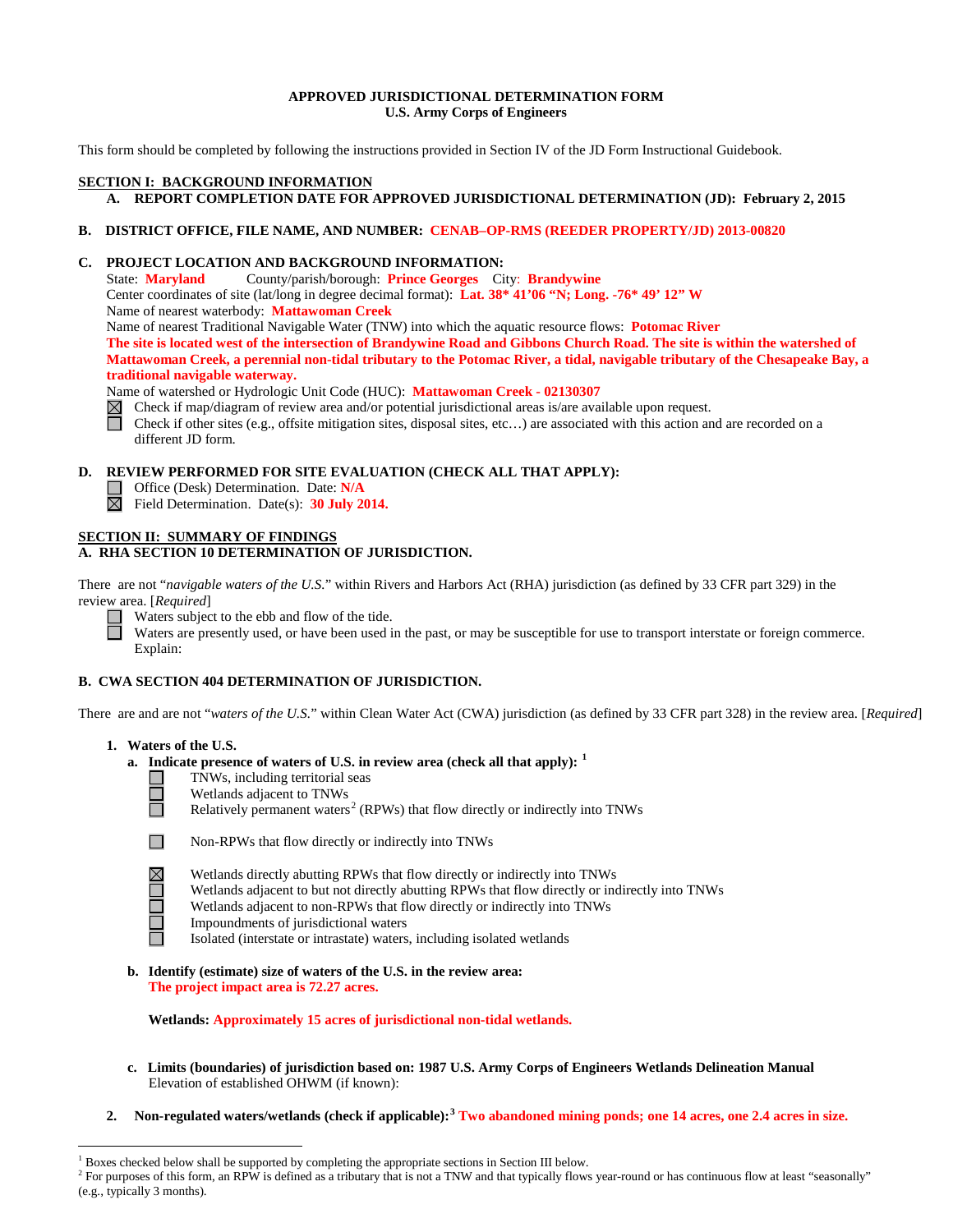$\Box$ Explain: **During the 30 July 2013 Corps site visit, the circumference of the two man-made mining ponds were was walked and no culvert or other drainage was visible connecting isolated wetland to any nearby tributaries. The pond was constructed from uplands and provides stormwater management for the Glenmont Shopping Center.**

### **SECTION III: CWA ANALYSIS**

### **A. TNWs AND WETLANDS ADJACENT TO TNWs**

**The agencies will assert jurisdiction over TNWs and wetlands adjacent to TNWs. If the aquatic resource is a TNW, complete Section III.A.1 and Section III.D.1. only; if the aquatic resource is a wetland adjacent to a TNW, complete Sections III.A.1 and 2 and Section III.D.1.; otherwise, see Section III.B below**.

### **1. TNW**

Identify TNW:

Summarize rationale supporting determination:

### **2. Wetland adjacent to TNW**

Summarize rationale supporting conclusion that wetland is "adjacent":

### **B. CHARACTERISTICS OF TRIBUTARY (THAT IS NOT A TNW) AND ITS ADJACENT WETLANDS (IF ANY):**

**This section summarizes information regarding characteristics of the tributary and its adjacent wetlands, if any, and it helps determine whether or not the standards for jurisdiction established under Rapanos have been met.** 

**The agencies will assert jurisdiction over non-navigable tributaries of TNWs where the tributaries are "relatively permanent waters" (RPWs), i.e. tributaries that typically flow year-round or have continuous flow at least seasonally (e.g., typically 3 months). A wetland that directly abuts an RPW is also jurisdictional. If the aquatic resource is not a TNW, but has year-round (perennial) flow, skip to Section III.D.2. If the aquatic resource is a wetland directly abutting a tributary with perennial flow, skip to Section III.D.4.**

**A wetland that is adjacent to but that does not directly abut an RPW requires a significant nexus evaluation. Corps districts and EPA regions will include in the record any available information that documents the existence of a significant nexus between a relatively permanent tributary that is not perennial (and its adjacent wetlands if any) and a traditional navigable water, even though a significant nexus finding is not required as a matter of law.**

**If the waterbody[4](#page-1-0) is not an RPW, or a wetland directly abutting an RPW, a JD will require additional data to determine if the waterbody has a significant nexus with a TNW. If the tributary has adjacent wetlands, the significant nexus evaluation must consider the tributary in combination with all of its adjacent wetlands. This significant nexus evaluation that combines, for analytical purposes, the tributary and all of its adjacent wetlands is used whether the review area identified in the JD request is the tributary, or its adjacent wetlands, or both. If the JD covers a tributary with adjacent wetlands, complete Section III.B.1 for the tributary, Section III.B.2 for any onsite wetlands, and Section III.B.3 for all wetlands adjacent to that tributary, both onsite and offsite. The determination whether a significant nexus exists is determined in Section III.C below.**

- **1. Characteristics of non-TNWs that flow directly or indirectly into TNW**
	- **(i) General Area Conditions:**

 Watershed size**.** Drainage area: Average annual rainfall: Average annual snowfall:

### **(ii) Physical Characteristics:**

(a) Relationship with TNW:

 $\Box$  Tributary flows directly into TNW. Tributary flows through **Pick List** tributaries before entering TNW.

Project waters are river miles from TNW. Project waters are river miles from RPW. Project waters are aerial (straight) miles from TNW. Project waters are aerial (straight) miles from RPW. Project waters cross or serve as state boundaries. Explain: Identify flow route to  $TNW<sup>5</sup>$  $TNW<sup>5</sup>$  $TNW<sup>5</sup>$ :

 <sup>3</sup> Supporting documentation is presented in Section III.F.

<span id="page-1-0"></span><sup>&</sup>lt;sup>4</sup> Note that the Instructional Guidebook contains additional information regarding swales, ditches, washes, and erosional features generally and in the arid West.

<span id="page-1-1"></span> $<sup>5</sup>$  Flow route can be described by identifying, e.g., tributary a, which flows through the review area, to flow into tributary b, which then flows into TNW.</sup>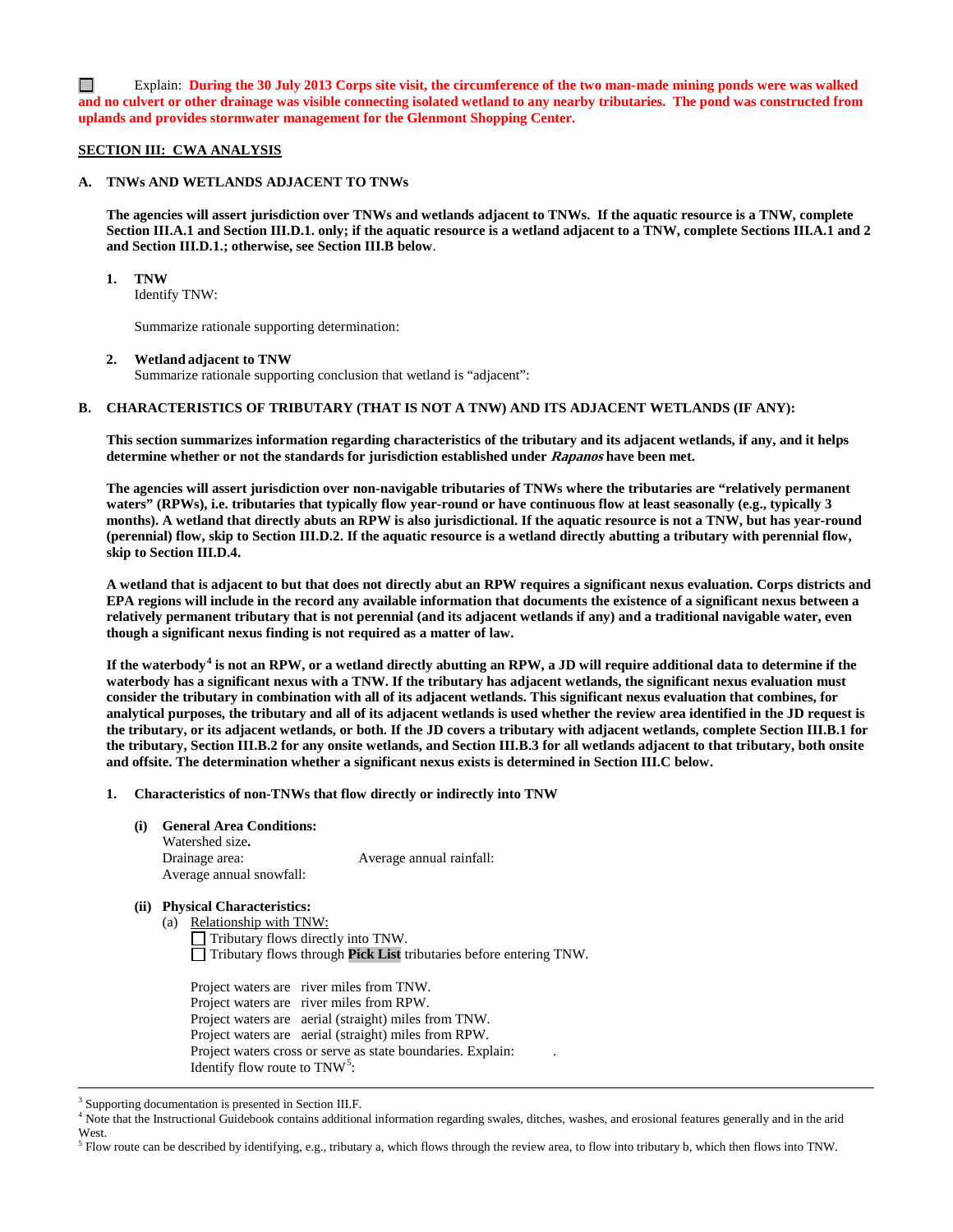Tributary stream order, if known:

| (b) |                                                                                                                                | General Tributary Characteristics (check all that apply):                                                                                                                                                                                                                                                                                                                            |                                                                                                                                                                                                                                                             |  |
|-----|--------------------------------------------------------------------------------------------------------------------------------|--------------------------------------------------------------------------------------------------------------------------------------------------------------------------------------------------------------------------------------------------------------------------------------------------------------------------------------------------------------------------------------|-------------------------------------------------------------------------------------------------------------------------------------------------------------------------------------------------------------------------------------------------------------|--|
|     | Tributary is:                                                                                                                  | Natural                                                                                                                                                                                                                                                                                                                                                                              |                                                                                                                                                                                                                                                             |  |
|     |                                                                                                                                | Artificial (man-made). Explain:                                                                                                                                                                                                                                                                                                                                                      |                                                                                                                                                                                                                                                             |  |
|     |                                                                                                                                | Manipulated (man-altered). Explain:                                                                                                                                                                                                                                                                                                                                                  |                                                                                                                                                                                                                                                             |  |
|     |                                                                                                                                | <b>Tributary</b> properties with respect to top of bank (estimate):<br>Average width:<br>Average depth:<br>Average side slopes:                                                                                                                                                                                                                                                      |                                                                                                                                                                                                                                                             |  |
|     | Silts<br>Cobbles<br>Bedrock<br>Other. Explain:                                                                                 | Primary tributary substrate composition (check all that apply):<br>Sands<br>Gravel<br>Vegetation. Type/% cover:                                                                                                                                                                                                                                                                      | Concrete<br>Muck                                                                                                                                                                                                                                            |  |
|     |                                                                                                                                | Tributary condition/stability [e.g., highly eroding, sloughing banks]. Explain:<br>Tributary geometry:<br>Tributary gradient (approximate average slope):                                                                                                                                                                                                                            |                                                                                                                                                                                                                                                             |  |
|     | $(c)$ Flow:<br>Tributary provides for:<br>Estimate average number of flow events in review area/year:<br>Describe flow regime: |                                                                                                                                                                                                                                                                                                                                                                                      |                                                                                                                                                                                                                                                             |  |
|     |                                                                                                                                |                                                                                                                                                                                                                                                                                                                                                                                      |                                                                                                                                                                                                                                                             |  |
|     |                                                                                                                                |                                                                                                                                                                                                                                                                                                                                                                                      |                                                                                                                                                                                                                                                             |  |
|     |                                                                                                                                | Other information on duration and volume:                                                                                                                                                                                                                                                                                                                                            |                                                                                                                                                                                                                                                             |  |
|     | Surface flow is: Characteristics:                                                                                              |                                                                                                                                                                                                                                                                                                                                                                                      |                                                                                                                                                                                                                                                             |  |
|     | Subsurface flow:                                                                                                               |                                                                                                                                                                                                                                                                                                                                                                                      |                                                                                                                                                                                                                                                             |  |
|     |                                                                                                                                | $\Box$ Dye (or other) test performed:                                                                                                                                                                                                                                                                                                                                                |                                                                                                                                                                                                                                                             |  |
|     | Bed and banks<br>shelving                                                                                                      | Tributary has (check all that apply):<br>$\Box$ OHWM <sup>6</sup> (check all indicators that apply):<br>clear, natural line impressed on the bank<br>changes in the character of soil<br>vegetation matted down, bent, or absent<br>leaf litter disturbed or washed away<br>sediment deposition<br>water staining<br>other (list):<br>Discontinuous OHWM. <sup>7</sup> Explain: N/A. | the presence of litter and debris<br>destruction of terrestrial vegetation<br>the presence of wrack line<br>sediment sorting<br>scour<br>multiple observed or predicted flow events<br>abrupt change in plant community                                     |  |
|     |                                                                                                                                | $\Box$ High Tide Line indicated by:<br>oil or scum line along shore objects<br>fine shell or debris deposits (foreshore)<br>physical markings/characteristics<br>tidal gauges<br>other (list):                                                                                                                                                                                       | If factors other than the OHWM were used to determine lateral extent of CWA jurisdiction (check all that apply):<br>Mean High Water Mark indicated by:<br>survey to available datum;<br>physical markings;<br>vegetation lines/changes in vegetation types. |  |
|     | (iii) Chemical Characteristics:                                                                                                |                                                                                                                                                                                                                                                                                                                                                                                      |                                                                                                                                                                                                                                                             |  |

<span id="page-2-1"></span><span id="page-2-0"></span> 6 A natural or man-made discontinuity in the OHWM does not necessarily sever jurisdiction (e.g., where the stream temporarily flows underground, or where the OHWM has been removed by development or agricultural practices). Where there is a break in the OHWM that is unrelated to the waterbody's flow regime (e.g., flow over a rock outcrop or through a culvert), the agencies will look for indicators of flow above and below the break <sup>7</sup>  $7$ Ibid.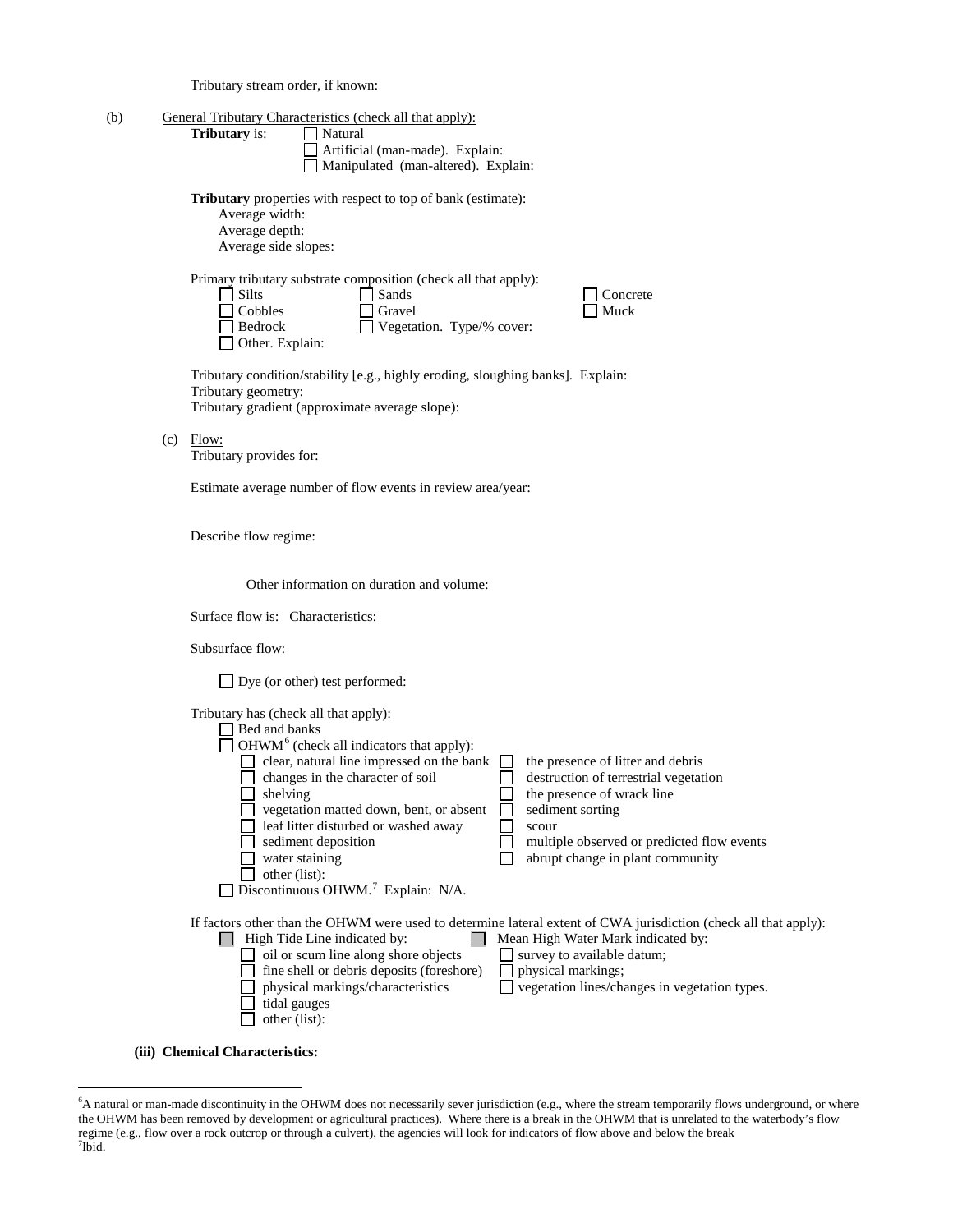Characterize tributary (e.g., water color is clear, discolored, oily film; water quality; general watershed characteristics, etc.). Explain:

Identify specific pollutants, if known:

### **(iv) Biological Characteristics. Channel supports (check all that apply):**

- Riparian corridor. Characteristics (type, average width):
- Wetland fringe. Characteristics:
- Habitat for:
	- Federally Listed species. Explain findings:
	- Fish/spawn areas. Explain findings:
	- Other environmentally-sensitive species. Explain findings:
	- $\Box$  Aquatic/wildlife diversity. Explain findings:

### **2. Characteristics of wetlands adjacent to non-TNW that flow directly or indirectly into TNW**

#### **(i) Physical Characteristics:**

- (a) General Wetland Characteristics:
	- Properties:

Wetland size: Wetland type. Wetland quality. Explain: **Refer to Section IV.B.** Project wetlands cross or serve as state boundaries. Explain: **N/A**.

(b) General Flow Relationship with Non-TNW: Flow is: Explain:

> Surface flow is**:**  Characteristics:

Subsurface flow:Explain findings: Dye (or other) test performed:

(c) Wetland Adjacency Determination with Non-TNW:

Directly abutting

 $\Box$  Not directly abutting

- Discrete wetland hydrologic connection. Explain:
- Ecological connection. Explain:
- Separated by berm/barrier. Explain:
- (d) Proximity (Relationship) to TNW Project wetlands are river miles from TNW.

Project waters are aerial (straight) miles from TNW. Flow is from: Estimate approximate location of wetland as within the floodplain.

### **(ii) Chemical Characteristics:**

Characterize wetland system (e.g., water color is clear, brown, oil film on surface; water quality; general watershed characteristics; etc.). Explain:

Identify specific pollutants, if known:

# **(iii) Biological Characteristics. Wetland supports (check all that apply):**

- $\Box$  Riparian buffer. Characteristics (type, average width):
- Vegetation type/percent cover. Explain:

 $\Box$ Habitat for:

- Federally Listed species. Explain findings:
- Fish/spawn areas. Explain findings:
- Other environmentally-sensitive species. Explain findings:
- Aquatic/wildlife diversity. Explain findings:

### **3. Characteristics of all wetlands adjacent to the tributary (if any)**

All wetland(s) being considered in the cumulative analysis:

Approximately acres in total are being considered in the cumulative analysis.

For each wetland, specify the following:

Directly abuts? (Y/N) Size (in acres) Directly abuts? (Y/N) Size (in acres)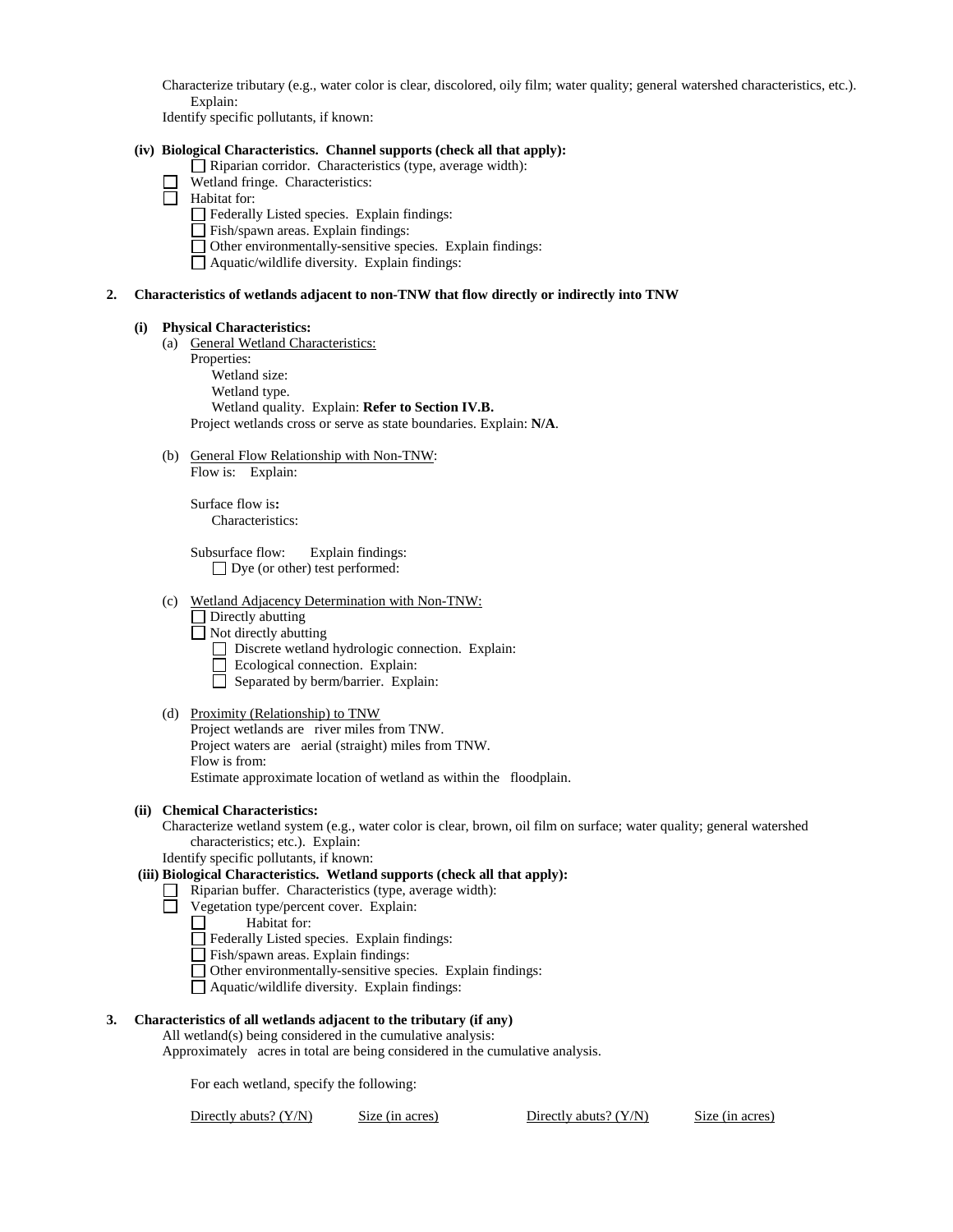Summarize overall biological, chemical and physical functions being performed: **Refer to Section IV.B.**

### **C. SIGNIFICANT NEXUS DETERMINATION**

**A significant nexus analysis will assess the flow characteristics and functions of the tributary itself and the functions performed by any wetlands adjacent to the tributary to determine if they significantly affect the chemical, physical, and biological integrity of a TNW. For each of the following situations, a significant nexus exists if the tributary, in combination with all of its adjacent wetlands, has more than a speculative or insubstantial effect on the chemical, physical and/or biological integrity of a TNW. Considerations when evaluating significant nexus include, but are not limited to the volume, duration, and frequency of the flow of water in the tributary and its proximity to a TNW, and the functions performed by the tributary and all its adjacent wetlands. It is not appropriate to determine significant nexus based solely on any specific threshold of distance (e.g. between a tributary and its adjacent wetland or between a tributary and the TNW). Similarly, the fact an adjacent wetland lies within or outside of a floodplain is not solely determinative of significant nexus.** 

### **Draw connections between the features documented and the effects on the TNW, as identified in the** *Rapanos* **Guidance and discussed in the Instructional Guidebook. Factors to consider include, for example:**

- Does the tributary, in combination with its adjacent wetlands (if any), have the capacity to carry pollutants or flood waters to TNWs, or to reduce the amount of pollutants or flood waters reaching a TNW?
- Does the tributary, in combination with its adjacent wetlands (if any), provide habitat and lifecycle support functions for fish and other species, such as feeding, nesting, spawning, or rearing young for species that are present in the TNW?
- Does the tributary, in combination with its adjacent wetlands (if any), have the capacity to transfer nutrients and organic carbon that support downstream foodwebs?
- Does the tributary, in combination with its adjacent wetlands (if any), have other relationships to the physical, chemical, or biological integrity of the TNW?

### **Note: the above list of considerations is not inclusive and other functions observed or known to occur should be documented below:**

- **1. Significant nexus findings for non-RPW that has no adjacent wetlands and flows directly or indirectly into TNWs.** Explain findings of presence or absence of significant nexus below, based on the tributary itself, then go to Section III.D:
- **2. Significant nexus findings for non-RPW and its adjacent wetlands, where the non-RPW flows directly or indirectly into TNWs.** Explain findings of presence or absence of significant nexus below, based on the tributary in combination with all of its adjacent wetlands, then go to Section III.D:
- **3. Significant nexus findings for wetlands adjacent to an RPW but that do not directly abut the RPW.**

# **D. DETERMINATIONS OF JURISDICTIONAL FINDINGS. THE SUBJECT WATERS/WETLANDS ARE (CHECK ALL THAT APPLY):**

**1. TNWs and Adjacent Wetlands.** Check all that apply and provide size estimates in review area: TNWs:

Wetlands adjacent to TNWs:

# **2. RPWs that flow directly or indirectly into TNWs.**

- Tributaries of TNWs where tributaries typically flow year-round are jurisdictional. Provide data and rationale indicating that tributary is perennial: Continuous stream flow year-round. Streams are present on NWI and USGS mapping.
- Tributaries of TNW where tributaries have continuous flow "seasonally" (e.g., typically three months each year) are jurisdictional. Data supporting this conclusion is provided at Section III.B. Provide rationale indicating that tributary flows seasonally:

Provide estimates for jurisdictional waters in the review area (check all that apply):

Tributary waters:<br>
Other non-waters:

Other non-wetland waters: acres. Identify type(s) of waters:

- **3. Non-RPWs[8](#page-4-0) that flow directly or indirectly into TNWs.**
	- Waterbody that is not a TNW or an RPW, but flows directly or indirectly into a TNW, and it has a significant nexus with a TNW is jurisdictional. Data supporting this conclusion is provided at Section III.C.

Provide estimates for jurisdictional waters within the review area (check all that apply): □ Tributary waters:

<span id="page-4-0"></span>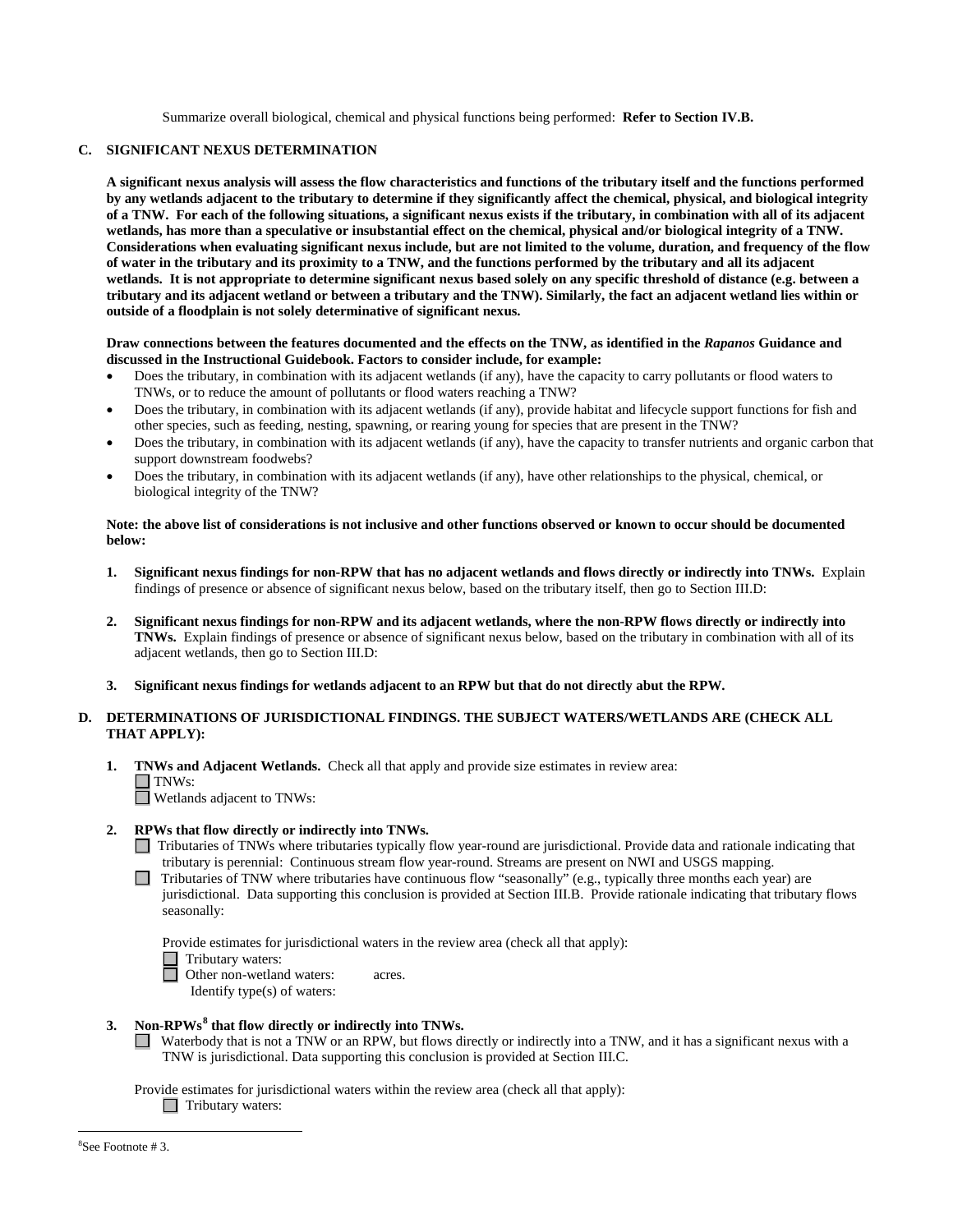□ Other non-wetland waters:

Identify type(s) of waters:

- **4. Wetlands directly abutting an RPW that flow directly or indirectly into TNWs.** 
	- $\boxtimes$  Wetlands directly abut RPW and thus are jurisdictional as adjacent wetlands.
		- $\boxtimes$  Wetlands directly abutting an RPW where tributaries typically flow year-round. Provide data and rationale indicating that tributary is perennial in Section III.D.2, above.
	- Provide rationale indicating that wetland is directly abutting an RPW: **There are no berms, natural or man-made separating the wetlands from the RPW.**
		- Wetlands directly abutting an RPW where tributaries typically flow "seasonally." Provide data indicating that tributary is seasonal in Section III.B and rationale in Section III.D.2, above. Provide rationale indicating that wetland is directly abutting an RPW:

Provide acreage estimates for jurisdictional wetlands in the review area:

- **5. Wetlands adjacent to but not directly abutting an RPW that flow directly or indirectly into TNWs.**
	- Wetlands that do not directly abut an RPW, but when considered in combination with the tributary to which they are adjacent and with similarly situated adjacent wetlands, have a significant nexus with a TNW are jurisidictional. Data supporting this conclusion is provided at Section III.C.

Provide acreage estimates for jurisdictional wetlands in the review area:

# **6. Wetlands adjacent to non-RPWs that flow directly or indirectly into TNWs.**

Wetlands adjacent to such waters, and have when considered in combination with the tributary to which they are adjacent and  $\Box$ with similarly situated adjacent wetlands, have a significant nexus with a TNW are jurisdictional. Data supporting this conclusion is provided at Section III.C.

Provide estimates for jurisdictional wetlands in the review area:

**7. Impoundments of jurisdictional waters.[9](#page-5-0)**

As a general rule, the impoundment of a jurisdictional tributary remains jurisdictional.

- Demonstrate that impoundment was created from "waters of the U.S.," or
- Demonstrate that water meets the criteria for one of the categories presented above (1-6), or

Demonstrate that water is isolated with a nexus to commerce (see E below).

# **E. ISOLATED [INTERSTATE OR INTRA-STATE] WATERS, INCLUDING ISOLATED WETLANDS, THE USE, DEGRADATION OR DESTRUCTION OF WHICH COULD AFFECT INTERSTATE COMMERCE, INCLUDING ANY SUCH WATERS (CHECK ALL THAT APPLY):[10](#page-5-1)**

- which are or could be used by interstate or foreign travelers for recreational or other purposes.
- from which fish or shellfish are or could be taken and sold in interstate or foreign commerce.
- П which are or could be used for industrial purposes by industries in interstate commerce.
- Interstate isolated waters. Explain:<br> **Other factors.** Explain:
	- Other factors.Explain:

# **Identify water body and summarize rationale supporting determination:**

Provide estimates for jurisdictional waters in the review area (check all that apply):

- Tributary waters:
	- **Other non-wetland waters:**
	- Identify type(s) of waters:
- Wetlands:

# **F. NON-JURISDICTIONAL WATERS, INCLUDING WETLANDS (CHECK ALL THAT APPLY):**

- If potential wetlands were assessed within the review area, these areas did not meet the criteria in the 1987 Corps of Engineers Wetland Delineation Manual and/or appropriate Regional Supplements.
- Review area included isolated waters with no substantial nexus to interstate (or foreign) commerce.
	- $\boxtimes$  Prior to the Jan 2001 Supreme Court decision in "*SWANCC*," the review area would have been regulated based solely on the "Migratory Bird Rule" (MBR).
- ⊠ Waters do not meet the "Significant Nexus" standard, where such a finding is required for jurisdiction. Explain: **During the 30 July 2013 Corps site visit, the circumference of the two man-made mining ponds were was walked and no culvert or other**

**drainage was visible connecting isolated wetland to any nearby tributaries. The pond was constructed from uplands and provides** 

<span id="page-5-0"></span><sup>&</sup>lt;sup>9</sup> To complete the analysis refer to the key in Section III.D.6 of the Instructional Guidebook.

<span id="page-5-1"></span><sup>&</sup>lt;sup>10</sup> Prior to asserting or declining CWA jurisdiction based solely on this category, Corps Districts will elevate the action to Corps and EPA HQ for **review consistent with the process described in the Corps/EPA** *Memorandum Regarding CWA Act Jurisdiction Following Rapanos.*